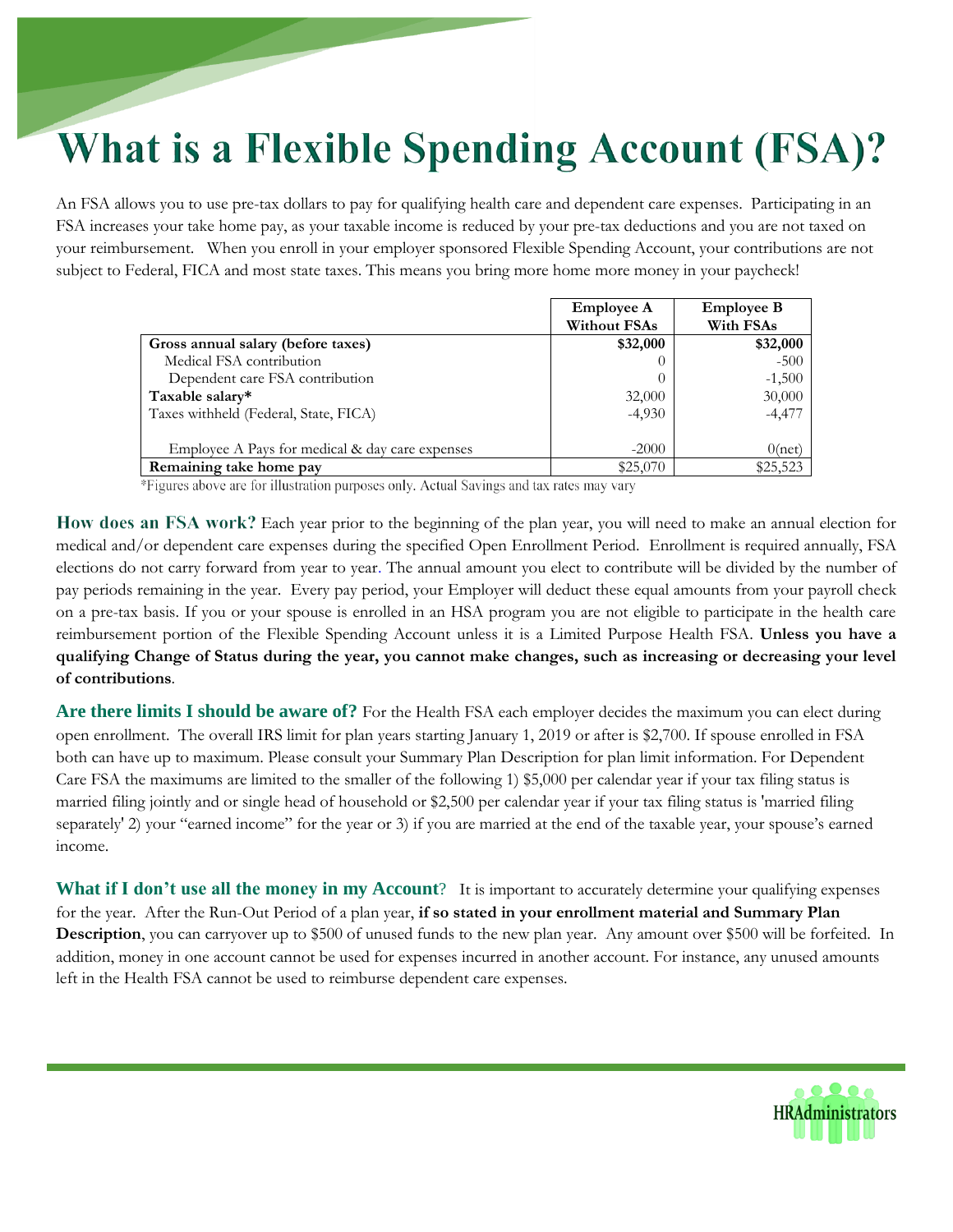

**What are eligible Health FSA expenses**? A Health Flexible Spending Account allows you to receive reimbursements for medical expenses that are NOT reimbursed by insurance, qualifying out-of-pocket medical, dental and vision expenses as well as general health products and prescribed over-the-counter medicines. This list is intended to be used as a quick reference of potentially eligible medical expenses and does not guarantee that an expense will be eligible. Please see your plan documents to verify what expenses are reimbursable under your plan. In addition to the list below, there are over 150 additional items or expense types that are considered potentially eligible. These may require prescriptions or a letter of medical necessity when submitting a reimbursement request.

#### **Eligible Medical Expenses**

| Acupuncture                  | Allergy Treatments (if prescribed) |
|------------------------------|------------------------------------|
| Ambulance                    | <b>Body Scans</b>                  |
| Breast pumps                 | Chiropractors                      |
| Co-insurance amounts         | Co-payments                        |
| Dental services & procedures | Diagnostic items/services          |
| Diabetic supplies            | Eye examinations, eyeglasses       |
| Flu Shots                    | equipment and materials            |
| Hospital services            | Immunizations                      |
| Lab Fees                     | Lactation consultant               |
| Obstetrical expenses         | Orthodontia                        |
| Physical exams               | <b>Physical Therapy</b>            |
| Preventive care screenings   | Prosthesis                         |
| Radial keratotomy            | Screening tests                    |
| Speech Therapy               | Transplants                        |
| Vaccines                     | X-ray fees                         |
|                              |                                    |

#### **For a more comprehensive list, please view Eligible & Ineligible Expense List on our website www.HRAdministrators.com**

#### **Eligible Over-the-Counter Medical Supplies**

Arthritis gloves Adult incontinence products (e.g. Depends) Birth control products (e.g. prophylactics) (if allowed by your plan) Contact lens solution Denture adhesives First aid supplies (e.g. Band-Aids) Hearing aids and batteries Heating Pads Supports/braces (e.g. ankle, knee, wrist, therapeutic glove)

#### **Eligible Over-the-Counter Drugs & Medicines**

(requires a prescription) Anti-fungal medications Cold sore medication Diaper Rash ointments

First Aid Creams Gastrointestinal aids (e.g. antacids, anti-diarrhea medicines, laxatives) Pain Relievers (e.g. aspirin, Tylenol, Advil, Motrin) Wart remover medications

**What are eligible Dependent Care FSA expenses**? A Dependent Care FSA allows you to receive reimbursement for dependent care expenses (e.g. child care) for a qualified person. These expenses enable you and, if married, your spouse to be gainfully employed, look for work, or attend school full time.

#### **Qualifying Dependents**

Dependent child under the age of 13 and for whom you can claim a tax exemption

Spouse or dependent who is physically or mentally incapable of self-care, lives with you for more than half of the year, and for whom you can claim a tax exemption

The qualified person must spend at least 8 hours per day in your home

#### **Eligible Dependent Care Expenses**

Day care center expenses Day camps Nursey/preschool expenses Before/after school care Babysitting expenses inside or outside your home (provided the babysitter is not a relative under age 19 or a tax dependent of you or your spouse) Adult care \***Overnight camps and educational schooling CANNOT be reimbursed\***

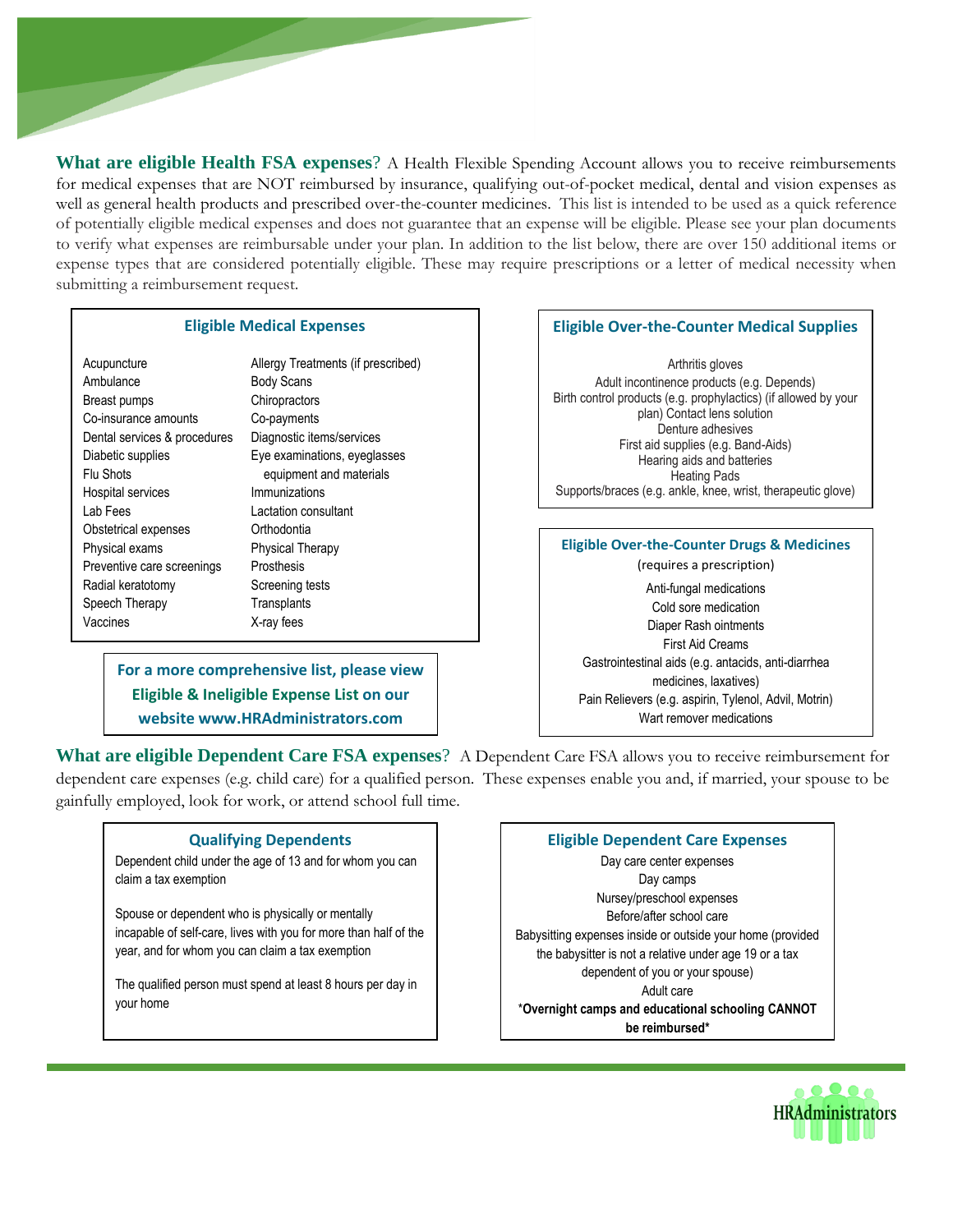**What if I contribute to a Health Savings Account (HSA)?** If you or your spouse contribute to a Health Savings Account you can enroll in a Limited Purpose Medical FSA. A Limited Purpose Medical FSA can only reimburse Dental, Vision and Post Deductible Expenses (medical expenses incurred above \$1,350 for Single coverage and \$2,700 for Family coverage).

**How should I estimate my expenses?** You should think about how much you spend in qualifying health and dependent care expense each year. This can be your annual election amount that you can elect during Open Enrollment. If this is the first time enrolling in the plan, elect a little less than you have estimated to ensure you will use all of your funds.

#### **How can I figure out how much money I'll save?**

Estimated Medical Expenses Estimated Dependent Care Expenses Total Estimated Annual Expenses (Add  $1+2$ ) Tax Bracket % (see table below)



**Annual Tax Savings** (multiply line 3 by line 4)  $\qquad$ 

| Tax Estimate Table*                                                                        | If your annual household earnings<br>are: | Estimated tax rate is: |
|--------------------------------------------------------------------------------------------|-------------------------------------------|------------------------|
| *Based on a combination of social security,                                                |                                           | 25%                    |
| federal, and state income taxes. These are<br>estimates based on national averages and may | \$30,000 to $$40,000$                     | 29%                    |
| not reflect your actual tax rate.                                                          | \$40,000 to \$70,000                      | $31\%$                 |
|                                                                                            | Greater than \$70,000                     | 33%                    |

**Can I view my Account information online**? Visit **www.HRAdministrators.com** and click on either the MyRSC or Summit link depending on your plan. You will receive a welcome email or letter in order to establish a personal Login ID and password on the Participant Portal. Please contact Human Resource Administrators, Inc. if you don't receive the welcome notice. In addition, you can now view your account on your smart phone by visiting iTunes App Store or Google Playstore and search for *myRSC* or *DataPath Summit*, depending on your plan to download and install the free app.